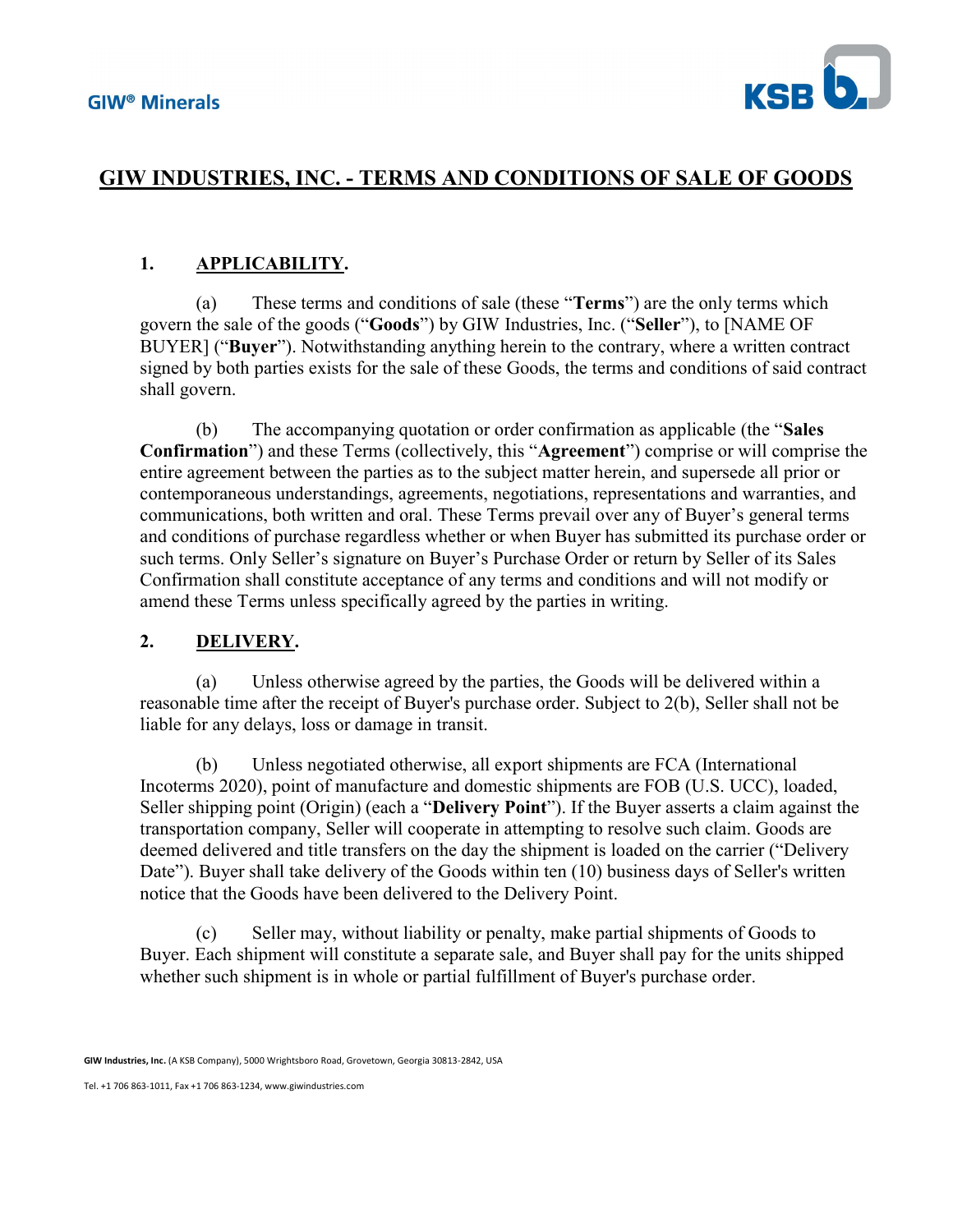(d) If for any reason Buyer fails to accept delivery of any of the Goods on the date fixed pursuant to Seller's notice that the Goods have been delivered at the Delivery Point, or if Seller is unable to deliver the Goods at the Delivery Point on such date because Buyer has not provided appropriate instructions, documents, licenses or authorizations: (i) risk of loss to the Goods shall pass to Buyer; (ii) the Goods shall be deemed to have been delivered; and (iii) Seller, at its option, may store the Goods until Buyer picks them up, whereupon Buyer shall be liable for all related costs and expenses (including, without limitation, storage and insurance).

# 3. TITLE AND RISK OF LOSS.

Title and risk of loss passes to Buyer upon delivery of the Goods at the Delivery Point. As collateral security for the payment of the purchase price of the Goods, Buyer hereby grants to Seller a lien on and security interest in and to all of the right, title and interest of Buyer in, to and under the Goods, wherever located, and whether now existing or hereafter arising or acquired from time to time, and in all accessions thereto and replacements or modifications thereof, as well as all proceeds (including insurance proceeds) of the foregoing. The security interest granted under this provision constitutes a purchase money security interest under the Georgia Uniform Commercial Code.

## 4. AMENDMENT AND MODIFICATION.

These Terms may only be amended or modified in a writing which specifically states that it amends these Terms and is signed by an authorized representative of each party.

### 5. INSPECTION AND REJECTION OF NONCONFORMING GOODS.

(a) Buyer shall inspect the Goods within ten (10) business days of receipt ("Inspection Period"). Buyer will be deemed to have accepted the Goods unless it notifies Seller in writing of any Nonconforming Goods during the Inspection Period and furnishes such written evidence or other documentation as reasonably required by Seller. "Nonconforming Goods" means only the following: (i) product shipped is different than identified in Buyer's purchase order; or (ii) product's label or packaging incorrectly identifies its contents.

(b) If Buyer timely notifies Seller of any Nonconforming Goods, Seller shall, in its sole discretion, repair or replace such Nonconforming Goods with conforming Goods. At Seller's instruction, Buyer shall ship the Nonconforming Goods to Seller's facility as directed by Seller. Seller shall, after receiving Buyer's shipment of Nonconforming Goods, ship to Buyer, the repaired or replaced Goods to the Delivery Point.

(c) Buyer acknowledges and agrees that the remedies set forth in Section 5(b) are Buyer's exclusive remedies for the delivery of Nonconforming Goods. Except as provided under Section 5(b), all sales of Goods to Buyer are made on a one-way basis and Buyer has no right to return Goods purchased under this Agreement to Seller.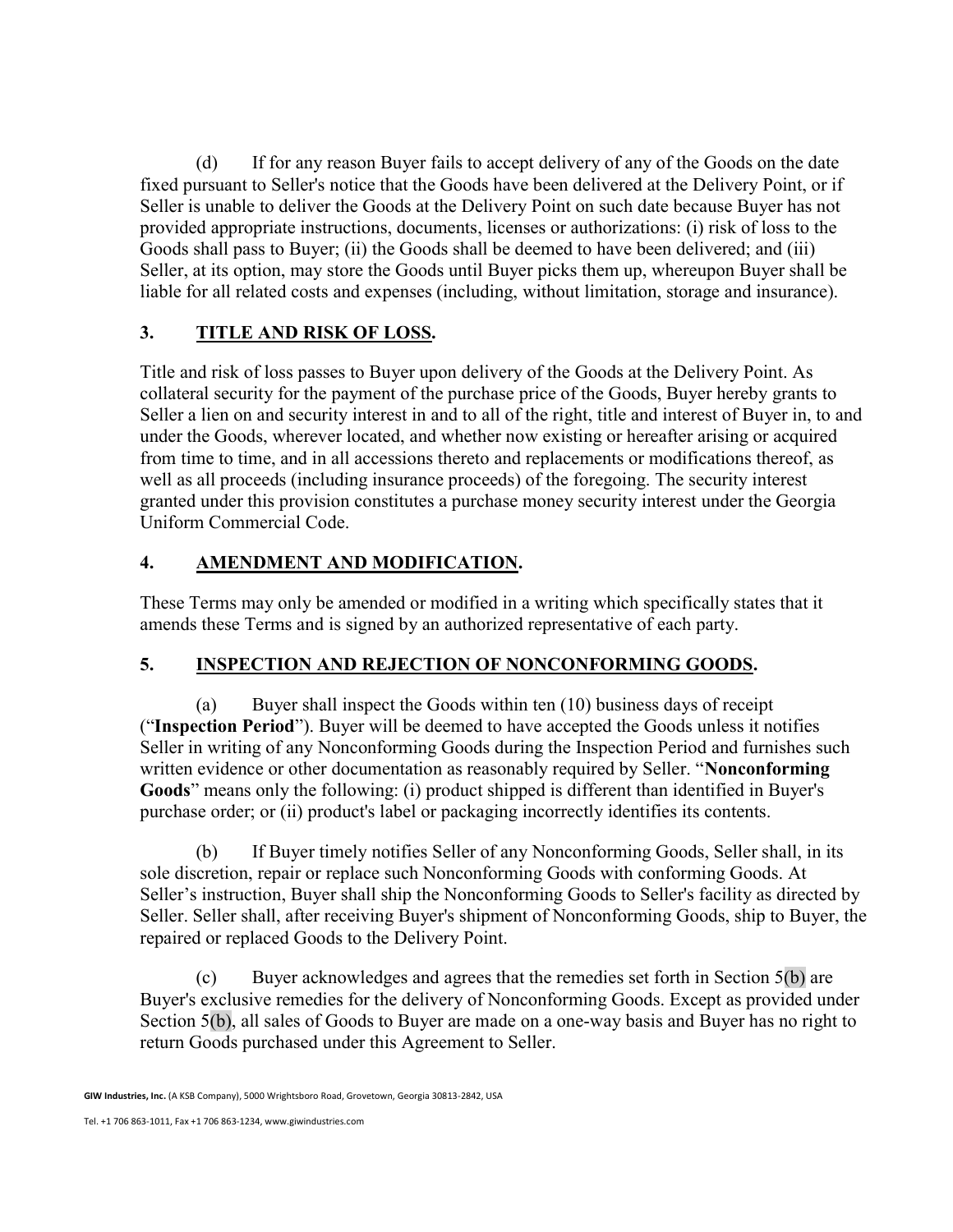## 6. PRICE.

(a) Except as otherwise specifically negotiated by the parties, Seller's prices, (the "Prices") are firm for 30 days from date of quotation after which Seller reserves the right to adjust all prices (i) applicable to Goods not released to production within 30 days of receipt of Buyer's order; and (ii) applicable Goods where Buyer requests delivery other than within the quoted lead time.

(b) All Prices are exclusive of all sales, use and excise taxes, and any other similar taxes, duties and charges of any kind imposed by any governmental authority on any amounts payable by Buyer. Buyer shall be responsible for all such charges, costs and taxes; provided, that, Buyer shall not be responsible for any taxes imposed on, or with respect to, Seller's income, revenues, gross receipts, personnel or real or personal property or other assets.

### 7. PAYMENT TERMS.

(a) Buyer shall pay all invoiced amounts due to Seller net 30 days from the date of Seller's invoice. Buyer shall make all payments hereunder by ACH or wire transfer and in US dollars.

(b) Buyer shall pay interest on all late payments at the lesser of the rate of 1.5% per month or the highest rate permissible under applicable law, calculated daily and compounded monthly. Buyer shall reimburse Seller for all costs incurred in collecting any late payments, including, without limitation, attorneys' fees. In addition to all other remedies available under these Terms or at law (which Seller does not waive by the exercise of any rights hereunder), Seller shall be entitled to suspend the delivery of any Goods if Buyer fails to pay any amounts when due hereunder and such failure continues following written notice thereof.

(c) Seller may require cash payment or satisfactory security before shipment of Goods, when Seller, in its sole discretion, determines Buyer's financial condition renders it necessary.

(d) Buyer shall not withhold payment of any amounts due and payable by reason of any set-off of any claim or dispute with Seller, whether relating to Seller's breach, bankruptcy or otherwise.

### 8. WARRANTY.

(a) Seller warrants to Buyer that for a period of twelve (12) months from the date of shipment of the Goods ("Warranty Period"), that such Goods will conform to the description on the Seller's sales order acknowledgement and the Seller's written specifications for the Goods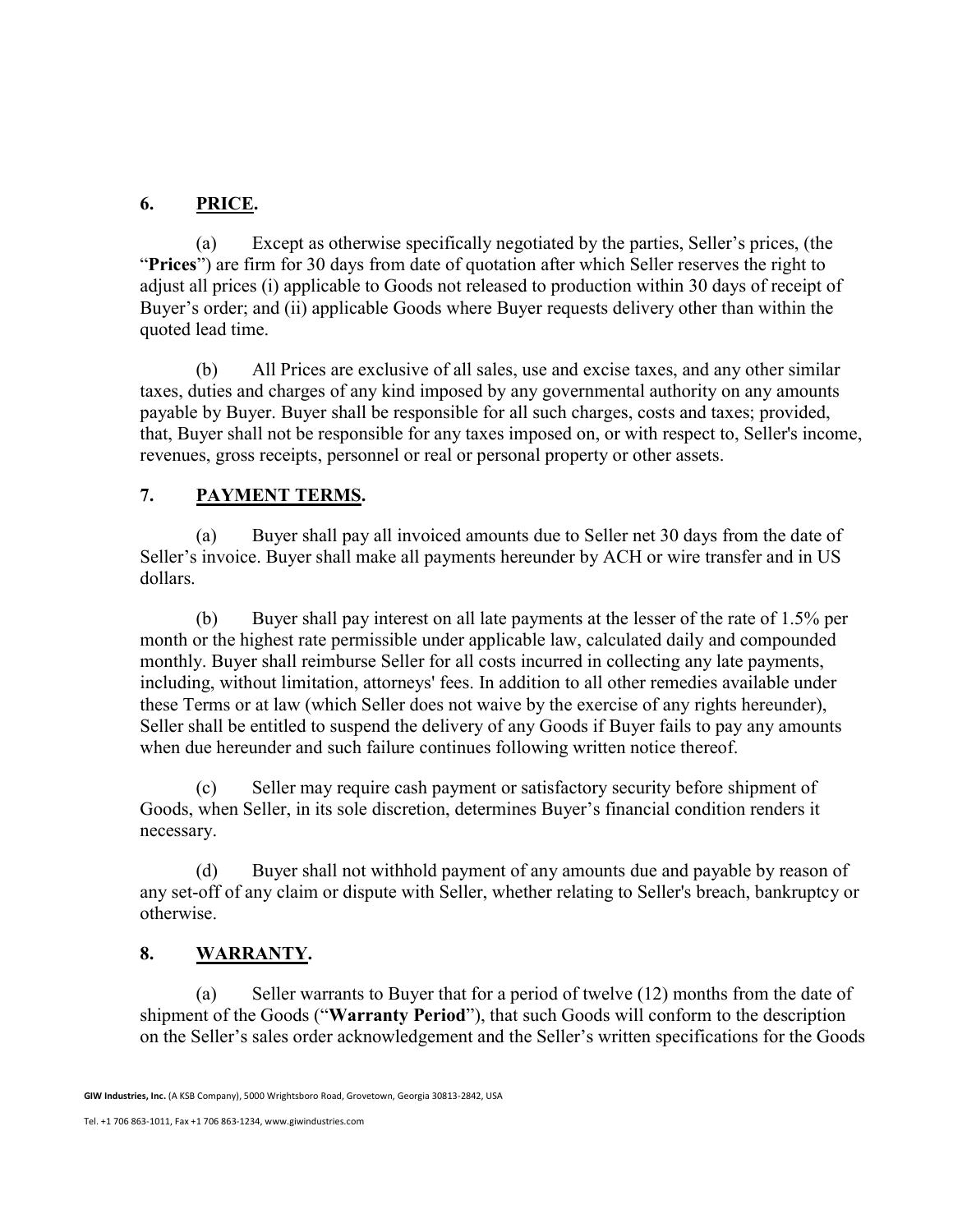including but not limited to Seller's standard manufacturing variances and practices and will be free from defects in material and workmanship.

### (b) EXCEPT FOR THE WARRANTY SET FORTH IN SECTION 8(A), SELLER MAKES NO WARRANTY WHATSOEVER WITH RESPECT TO THE GOODS, INCLUDING, BUT NOT LIMITED TO, ANY WARRANTY OF MERCHANTABILITY; OR WARRANTY OF FITNESS FOR A PARTICULAR PURPOSE; WHETHER EXPRESS OR IMPLIED BY LAW, COURSE OF DEALING, COURSE OF PERFORMANCE, USAGE OF TRADE OR OTHERWISE.

(c) Products manufactured by a third party ("Third Party Product") may constitute, contain, be contained in, incorporated into, attached to or packaged together with, the Goods. Unless specifically agreed by Seller, Third Party Products are not included in the warranty in section  $8(a)$ . For the avoidance of doubt, SELLER MAKES NO REPRESENTATIONS OR WARRANTIES WITH RESPECT TO ANY THIRD PARTY PRODUCT, INCLUDING ANY (i) WARRANTY OF MERCHANTABILITY; (ii) WARRANTY OF FITNESS FOR A PARTICULAR PURPOSE; (iii) WARRANTY OF TITLE; OR (iv) WARRANTY AGAINST INFRINGEMENT OF INTELLECTUAL PROPERTY RIGHTS OF A THIRD PARTY; WHETHER EXPRESS OR IMPLIED BY LAW, COURSE OF DEALING, COURSE OF PERFORMANCE, USAGE OF TRADE OR OTHERWISE.

(d) Seller shall not be liable for a breach of the warranty set forth in Section  $8(a)$ unless: (i) Buyer gives written notice of the defect, reasonably described, to Seller during the Warranty Period within thirty (30) days of the time when Buyer discovers or ought to have discovered the defect; (ii) Seller is given a reasonable opportunity after receiving the notice to examine such Goods and Buyer (if requested to do so by Seller) returns such Goods to Seller's place of business for the examination to take place there; and (iii) Seller reasonably verifies Buyer's claim that the Goods are defective.

(e) Seller shall not be liable for a breach of the warranty set forth in Section  $8(a)$  if: (i) Buyer makes any further use of such Goods after giving such notice; (ii) the defect arises because Buyer failed to follow Seller's oral or written instructions as to the storage, installation, commissioning, use or maintenance of the Goods; (iii) Buyer alters or repairs such Goods without the prior written consent of Seller; or wear and tear.

(f) Subject to Section 8(d) and Section 8(e) above, with respect to any such Goods during the Warranty Period, Seller shall, in its sole discretion, repair or replace such Goods (or the defective part). The warranty period for repaired or replaced Goods shall extend for six (6) months beyond the date the repair or replaced work was completed or to the end of the original Warranty Period, whichever occurs later.

### (g) THE REMEDIES SET FORTH IN SECTION 8(F) SHALL BE THE BUYER'S SOLE AND EXCLUSIVE REMEDY AND SELLER'S ENTIRE LIABILITY FOR ANY BREACH OF THE LIMITED WARRANTY SET FORTH IN SECTION 8(A).

GIW Industries, Inc. (A KSB Company), 5000 Wrightsboro Road, Grovetown, Georgia 30813-2842, USA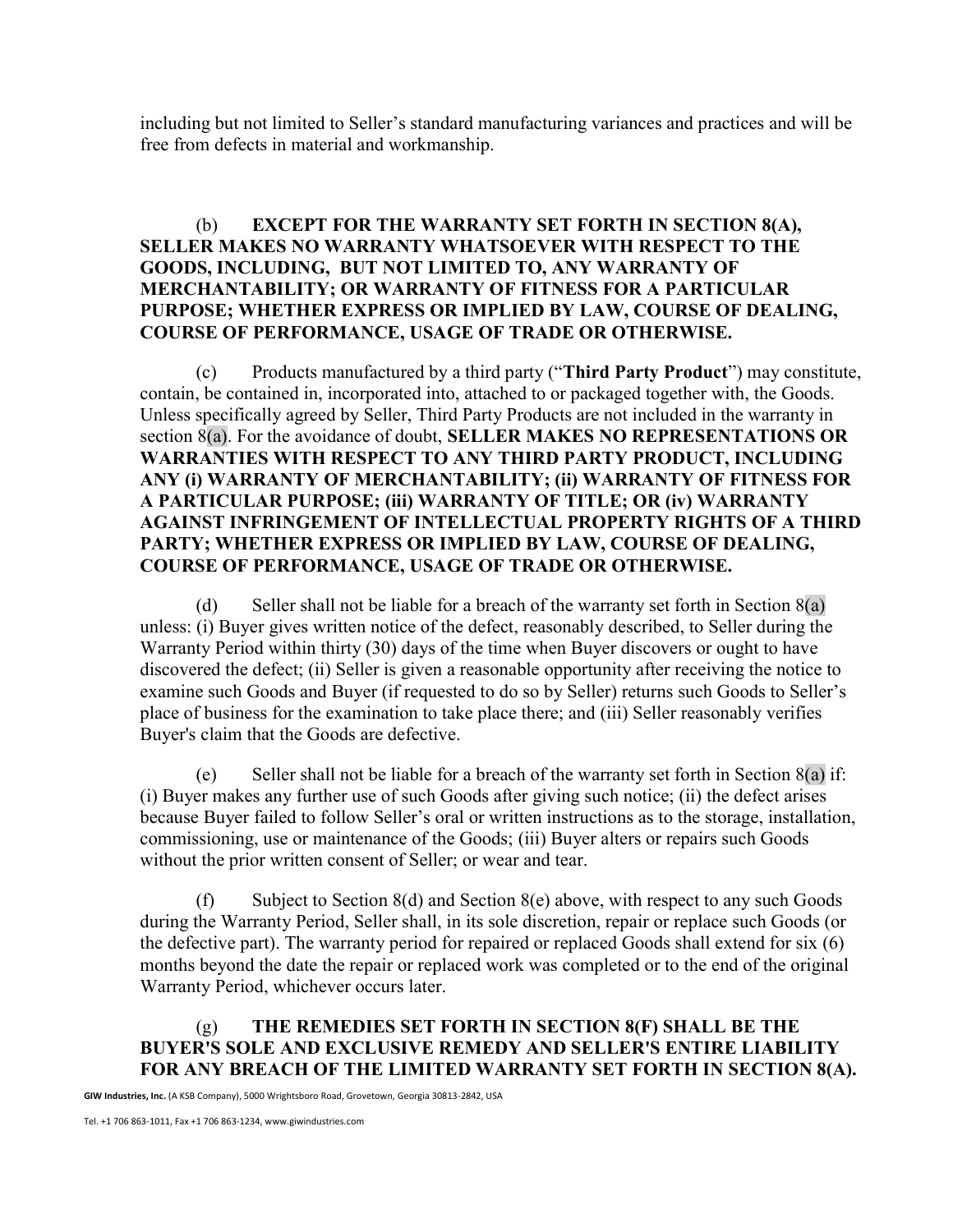## 9. LIMITATION OF LIABILITY.

(a) SELLER SHALL NOT BE LIABLE FOR ANY LOSS OF USE, REVENUE OR PROFIT, COST OF CAPITAL, COMMERCIAL LOSS, COSTS CONNECTED WITH THE INTERRUPTION OF OPERATION, OR LOSS OF DATA, OR FOR ANY CONSEQUENTIAL, INDIRECT, INCIDENTAL, SPECIAL, EXEMPLARY, OR PUNITIVE DAMAGES WHETHER ARISING OUT OF BREACH OF CONTRACT, BREACH OF WARRANTY, OR BY WAY OF INDEMNITY, TORT (INCLUDING NEGLIGENCE) OR OTHERWISE, REGARDLESS OF WHETHER SUCH DAMAGES WERE FORESEEABLE AND WHETHER OR NOT SELLER HAS BEEN ADVISED OF THE POSSIBILITY OF SUCH DAMAGES, AND NOTWITHSTANDING THE FAILURE OF ANY AGREED OR OTHER REMEDY OF ITS ESSENTIAL PURPOSE.

### (b) IN NO EVENT SHALL SELLER'S AGGREGATE LIABILITY ARISING OUT OF OR RELATED TO THIS AGREEMENT, WHETHER ARISING OUT OF OR RELATED TO BREACH OF CONTRACT, TORT (INCLUDING NEGLIGENCE), WARRANTY, INDEMNITY, STRICT LIABILITY OR OTHERWISE, TOTAL ORDER VALUE OR \$3,000,000, WHICHEVER IS LESS.

(c) The limitation of liability set forth in Section 9(b) above shall not apply to (i) liability resulting from Seller's gross negligence or willful misconduct and (ii) liability for third party claims for death or bodily injury resulting from Seller's negligent acts or omissions.

(d) With respect to any claims or suits against Seller by Buyer's employees, Buyer agrees to expressly waive its immunity as an employer under applicable worker's compensation laws, but only to the extent that such immunity would bar or effect recovery or enforcement of such claim or suit.

### 10. COMPLIANCE WITH LAW.

Buyer shall comply with all applicable laws, regulations and ordinances. Buyer shall maintain in effect all the licenses, permissions, authorizations, consents and permits that it needs to carry out its obligations under this Agreement. Buyer shall comply with all export and import laws of all countries involved in the sale of the Goods under this Agreement or any resale of the Goods by Buyer. Buyer assumes all responsibility for shipments of Goods requiring any government import clearance. Seller may terminate this Agreement if any governmental authority imposes antidumping or countervailing duties or any other penalties on Goods.

### 11. TERMINATION.

GIW Industries, Inc. (A KSB Company), 5000 Wrightsboro Road, Grovetown, Georgia 30813-2842, USA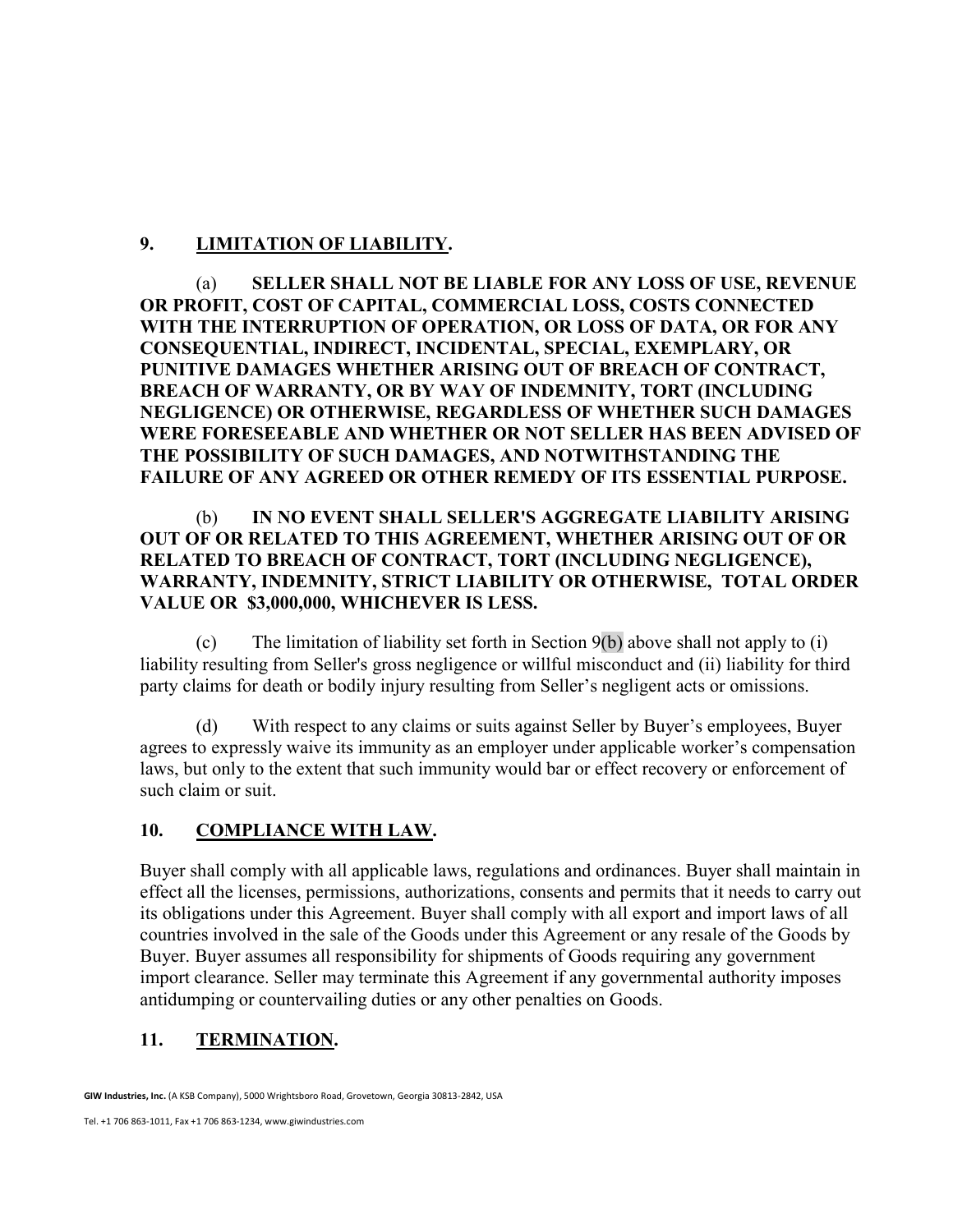In addition to any remedies that may be provided under these Terms and in law and equity including but not limited to cost of collection and reasonable attorney's fees, Seller may terminate this Agreement with immediate effect upon written notice to Buyer, if Buyer: (i) fails to pay any amount when due under this Agreement and such failure continues for thirty (30) days after Buyer's receipt of written notice of nonpayment; (ii) has not otherwise performed or complied with any of these Terms, in whole or in part; or (iii) becomes insolvent, files a petition for bankruptcy or commences or has commenced against it proceedings relating to bankruptcy, receivership, reorganization or assignment for the benefit of creditors.

# 12. WAIVER.

No waiver by Seller of any of the provisions of this Agreement is effective unless explicitly set forth in writing and signed by Seller. No failure to exercise, or delay in exercising, any right, remedy, power or privilege arising from this Agreement operates, or may be construed, as a waiver thereof. No single or partial exercise of any right, remedy, power or privilege hereunder precludes any other or further exercise thereof or the exercise of any other right, remedy, power or privilege.

# 13. CONFIDENTIAL INFORMATION.

All non-public, confidential or proprietary and trade secret information of Seller, including but not limited to specifications, samples, patterns, designs, plans, drawings, documents, data, business operations, customer lists, pricing, discounts or rebates, disclosed by Seller to Buyer, whether disclosed orally or disclosed or accessed in written, electronic or other form or media, and whether or not marked, designated or otherwise identified as "confidential" in connection with this Agreement is confidential, solely for the use of performing this Agreement and may not be disclosed, used (including, but not limited to, reverse engineering of any intellectual property) or copied unless authorized in advance by Seller in writing. Upon Seller's request or termination of the Agreement, Buyer shall promptly return all documents and other materials received from Seller. Buyer shall not retain said information or any copies thereof and shall purge all of its electronic data or files relating to such trade secrets and confidential information of Seller. Seller shall be entitled to injunctive relief for any breach or threatened breach of this Section. This Section does not apply to information that is: (a) in the public domain; (b) known to Buyer at the time of disclosure; or (c) rightfully obtained by Buyer on a non-confidential basis from a third party; (d) is required to be disclosed by court order or law.

# 14. INTELLECTUAL PROPERTY.

(a) Seller shall defend any suits or proceedings brought against Buyer, based on a claim that any part of Seller's standard line offered by it in the usual course of Seller's business ("Standard Goods") violate any United States or foreign patent, if notified promptly in writing and given authority, information and assistance (at Seller's expense) for the defense thereof. Seller shall pay all damages and costs awarded therein against Buyer, provided that this agreement shall not extend to any infringement based upon the manufacture, use or sale of any of said Standard Goods or any part thereof in combination with Standard Goods or things not furnished hereunder. In case the Standard Goods, or any part thereof, are deemed to infringe and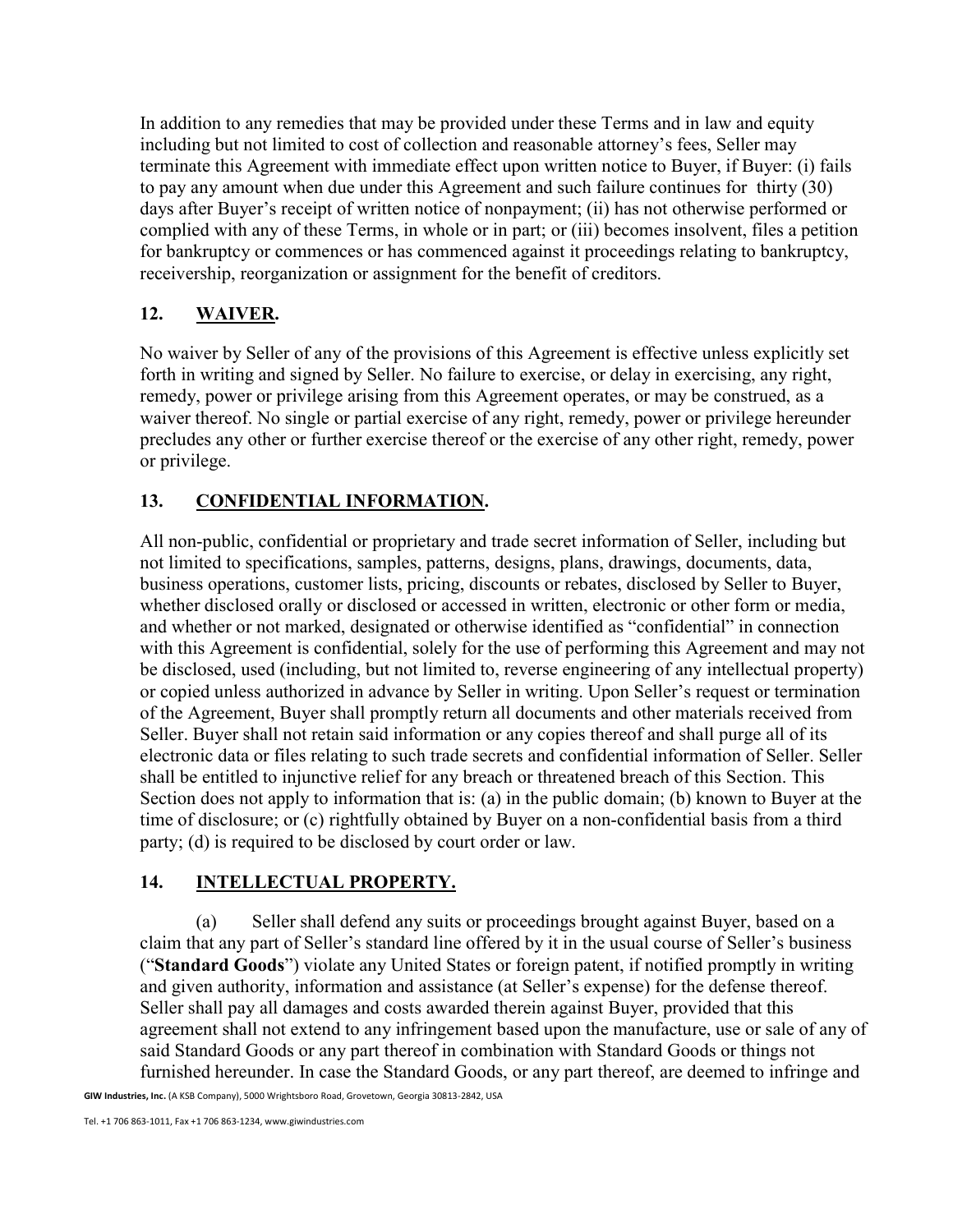their use enjoined, Seller shall, at its own expense, either (i) procure for Buyer the right to continue using said Standard Goods, or (ii) modify Standard Goods so it becomes noninfringing. The foregoing states the entire liability of Seller with respect to patent infringement by said Standard Goods or any part thereof.

(b) If any Goods shall be manufactured and/or sold by Seller to meet Buyer's particular specifications or requirements and is not part of Seller's Standard Goods, Buyer shall defend, protect and save harmless Seller against all suits at law or in equity and from all damages, claims and demands for actual or alleged infringement of any United States or foreign patent, and shall defend any suit or action which may be brought against Seller for any alleged infringement because of the manufacture and/or sale of the Goods covered thereby. Buyer shall at its sole expense defend all claims or suits in respect of the foregoing, but Seller may participate in the defense thereof without relieving Buyer of any of its obligations under this paragraph. Any modifications to Goods necessary to render Goods non-infringing, or costs or expenses necessary for continued use of infringing Goods shall be at Buyer's expense.

### 15. FORCE MAJEURE.

Seller shall not be liable or responsible to Buyer, nor be deemed to have defaulted or breached this Agreement, for any failure or delay in fulfilling or performing any term of this Agreement when and to the extent such failure or delay is caused by or results from acts or circumstances beyond the reasonable control of Seller including, without limitation, acts of God, flood, fire, earthquake, explosion, governmental actions, war, invasion or hostilities (whether war is declared or not), terrorist threats or acts, riot, or other civil unrest, national or state emergency, revolution, insurrection, epidemic, pandemic, lockouts, strikes or other labor disputes (whether or not solely relating to either party's workforce), or restraints or delays affecting carriers or inability or delay in obtaining supplies of adequate or suitable materials, materials or telecommunication breakdown or power outage. Seller shall give Buyer written notice of an event of force majeure within three (3) business days of Seller's knowledge of such event. The parties agree that Seller shall be entitled to an equitable adjustment of time and price to perform any term of this Agreement equal to the duration of the event of force majeure.

The parties understand that the full effects from the worldwide outbreak of the Covid-19 pandemic remain unknown at the time of preparing this bid or signing this order, and may directly or indirectly impact the supply of goods and performance of services and their respective delivery or performance dates. Accordingly, the parties agree that any such consequences from Covid-19 or other such pandemics continue to be unpredictable, and such pandemic consequences generally constitute events of Force Majeure. Should such consequences be realized during the bid process or the life of the order which affect Seller's ability to deliver goods or perform services within the respective delivery or performance dates, Seller will issue a notice in accordance with the agreed provisions on Force Majeure and the respective consequences of Force Majeure shall apply.

# 16. ASSIGNMENT.

GIW Industries, Inc. (A KSB Company), 5000 Wrightsboro Road, Grovetown, Georgia 30813-2842, USA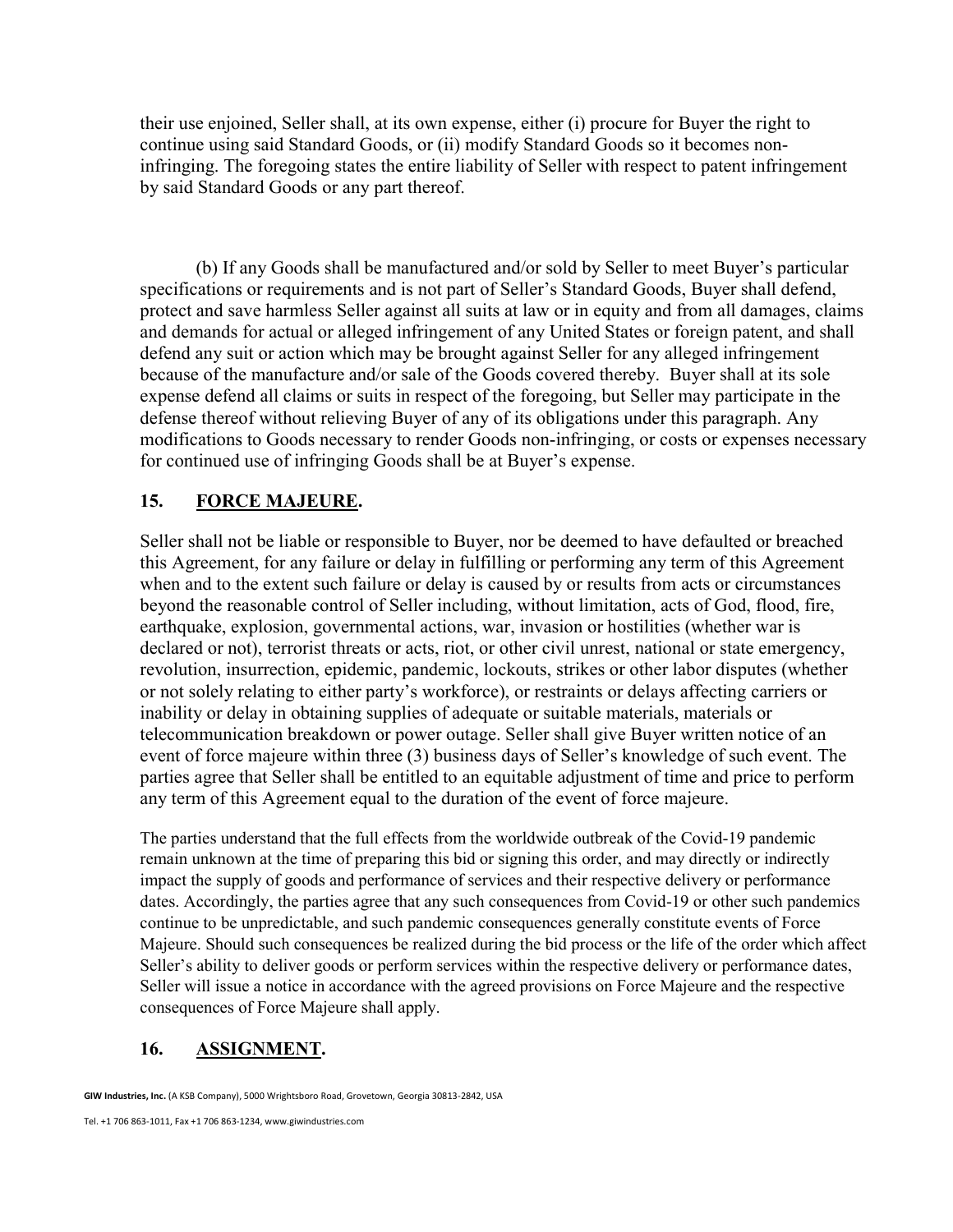Buyer shall not assign any of its rights or delegate any of its obligations under this Agreement without the prior written consent of Seller. Any purported assignment or delegation in violation of this Section is null and void. No assignment or delegation relieves Buyer of any of its obligations under this Agreement.

## 17. RELATIONSHIP OF THE PARTIES.

The relationship between the parties is that of independent contractors. Nothing contained in this Agreement shall be construed as creating any agency, partnership, joint venture or other form of joint enterprise, employment or fiduciary relationship between the parties, and neither party shall have authority to contract for or bind the other party in any manner whatsoever.

### 18. NO THIRD-PARTY BENEFICIARIES.

This Agreement is for the sole benefit of the parties hereto and their respective successors and permitted assigns and nothing herein, express or implied, is intended to or shall confer upon any other person or entity any legal or equitable right, benefit or remedy of any nature whatsoever under or by reason of these Terms.

## 19. GOVERNING LAW.

All matters arising out of or relating to this Agreement is governed by and construed in accordance with the internal laws of the State of Georgia without giving effect to any choice or conflict of law provision or rule (whether of the State of Georgia or any other jurisdiction) that would cause the application of the laws of any jurisdiction other than those of the State of Georgia.

# 20. SUBMISSION TO JURISDICTION.

If any dispute or difference arises out of or in connection with the Purchase Order which the parties are unable to resolve by negotiation the parties shall with the assistance of (i) where Georgia law applies, the American Arbitration Association, Commercial Mediation Rules, Augusta, Georgia (ii) where English law applies, the Center for Dispute Resolution in London, England, and (iii) where foreign law applies, the foreign Mediation Centre, seek to resolve the dispute or difference amicably using an alternative dispute resolution ("ADR") procedure acceptable to both parties before pursuing any other remedies available to them.

If either party fails or refuses to agree to or participate in the ADR process or if in any event the dispute or difference is not resolved to the satisfaction of both parties within 90 days after it has arisen, then either party shall have the right to initiate legal proceedings against the other but only in a court located in Georgia, England, or Germany, as applicable, it being the intent of the parties that such court shall have exclusive jurisdiction over any legal proceedings initiated by either party against the other in connection with the Purchase Order.